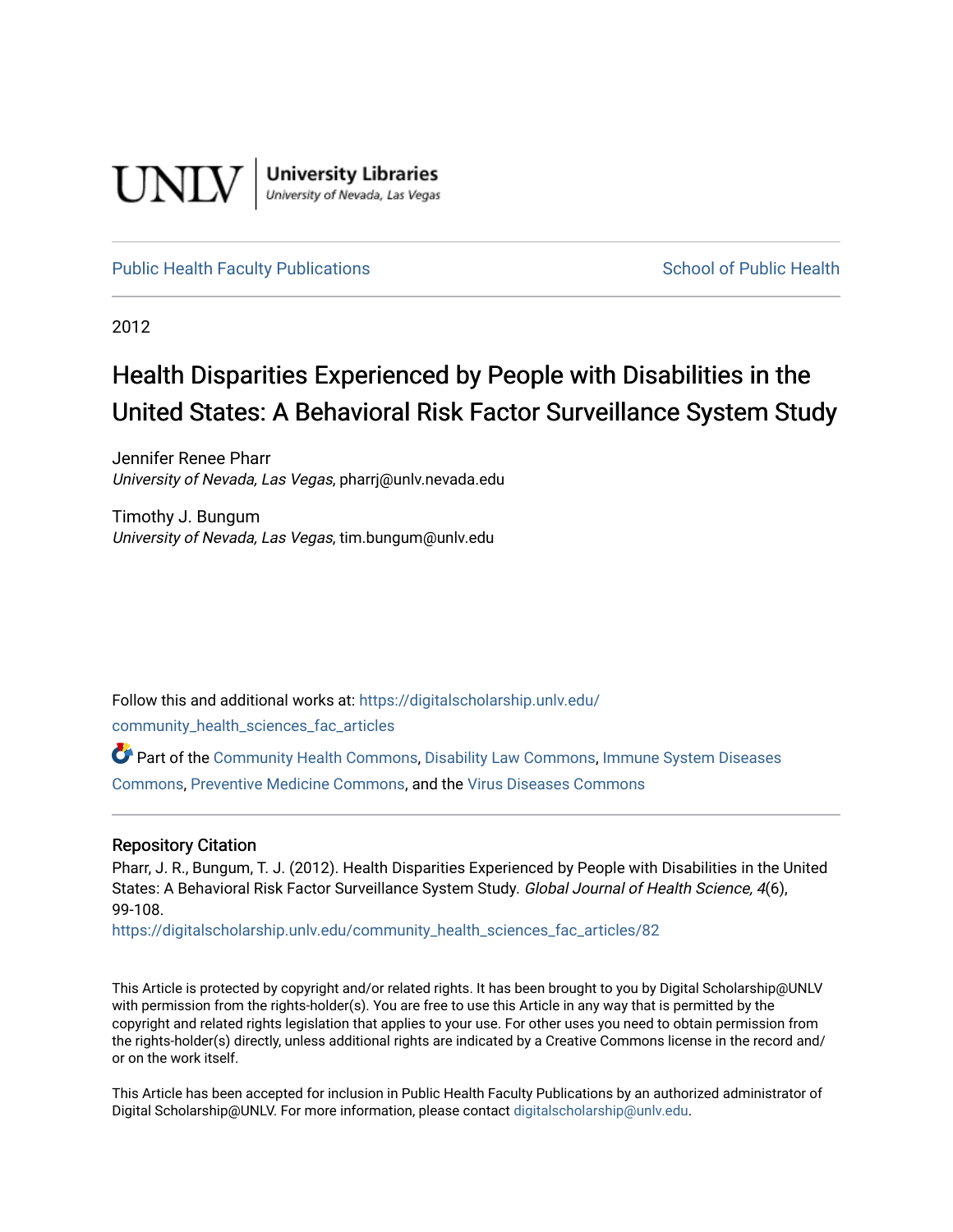# Health Disparities Experienced by People with Disabilities in the United States: A Behavioral Risk Factor Surveillance System Study

Jennifer R. Pharr<sup>1</sup> & Tim Bungum<sup>1</sup>

<sup>1</sup> School of Community Health Sciences, University of Nevada, Las Vegas

Correspondence: Jennifer Pharr, School of Community Health Sciences, University of Nevada, Las Vegas, Las Vegas, NV, 4505 S. Maryland Parkway, Las Vegas, NV, 89154. Tel: 1-702-895-2006. E-mail: pharrj@unlv.nevada.edu

| Received: August 16, 2012 | Accepted: August 30, 2012                   | Online Published: September 9, 2012 |
|---------------------------|---------------------------------------------|-------------------------------------|
| doi:10.5539/gjhs.v4n6p99  | URL: http://dx.doi.org/10.5539/gjhs.v4n6p99 |                                     |

## **Abstract**

The Americans with Disabilities Act became law in 1990; since then research has shown that people with disabilities continue to experience barriers to health care. *The purpose of this study was to compare utilization of preventive services, chronic disease rates, and engagement in health risk behaviors of participants with differing severities of disabilities to those without disabilities.* This study was a secondary analysis of 2010 data collected in the Behavioral Risk Factor Surveillance System national survey in the United States. Rao Chi square test and logistic regression were employed. Participants with disabilities had significantly higher adjusted odds ratios for all chronic diseases, for physical inactivity, obesity and smoking. They were significantly more likely to participate in some preventive services (flu/pneumonia vaccination, HIV test) and significantly less likely to participate in other preventive services (mammogram, Pap test). Our findings suggest that people with disabilities are less able to fully participate in *all* preventive services offered.

**Keywords:** people with disabilities, health care disparities, preventive health services, health services accessibility, Behavioral Risk Factor Surveillance System

# **1. Introduction**

#### *1.1 Importance of the Problem*

The Americans with Disabilities Act (ADA) became a federal civil rights law in 1990 (Americans with Disabilities Act, 2008). The ADA requires that health care providers afford patients with disabilities full and equal access to their health care services and their facility. Additionally, providers must make reasonable modifications as necessary to facilities, policies, and procedures so that health care services are fully accessible to their patients who have disabilities (U.S. Department of Justice & U.S. Department of Health and Human Rights, 2010). Although the ADA prohibits discrimination against people with disabilities in both public and private health care settings, research shows that people with disabilities continue to exhibit health disparities resulting from the absence of health care or the provision of substandard healthcare (Drum, Krahn, Peterson, Horner-Johnson, & Newton, 2009).

Health disparity has been defined by a number of authors and institutions (Braveman, 2006; Carter-Pokras & Baquet, 2002; Health Resources and Services Administration, 2000; Kilbourne, Switzer, Hyman, Crowley-Matoka, & Fine, 2006; Nelson, 2002). By its simplest definition, a health disparity can be described as the preventable, population-specific differences in access to health care, disease presence and health outcomes (Health Resources and Services Administration, 2000). People with disabilities have less access to important preventive health care services (Chan et al., 1999; Cheng et al., 2001; Havercamp, Scandlin, & Roth, 2004; Iezzoni, McCarthy, Davis, & Siebens, 2000; Iezzoni, McCarthy, Davis, Harris-David, & O'Day, 2001; Iezzoni, Davis, Soukup, & O'Day, 2002; Nosek & Howland, 1997; Pharr & Moonie, 2011b; Ramirez, Farmer, Grant, & Papachristou, 2005; Reichard, Stolzle, & Fox, 2011; Thierry, 2000). They are also more likely to report chronic diseases and to engage in more risky health behaviors as compared with people without disabilities (Kinne, Patrick, & Doyle, 2004; Pharr & Moonie, 2011a; Reichard et al., 2011).

Previous research has found that women with disabilities were less likely to receive a Papanicolaou (Pap) test, a breast exam or a mammogram as compared with women without disabilities (Armour, Thierry, & Wolf, 2009;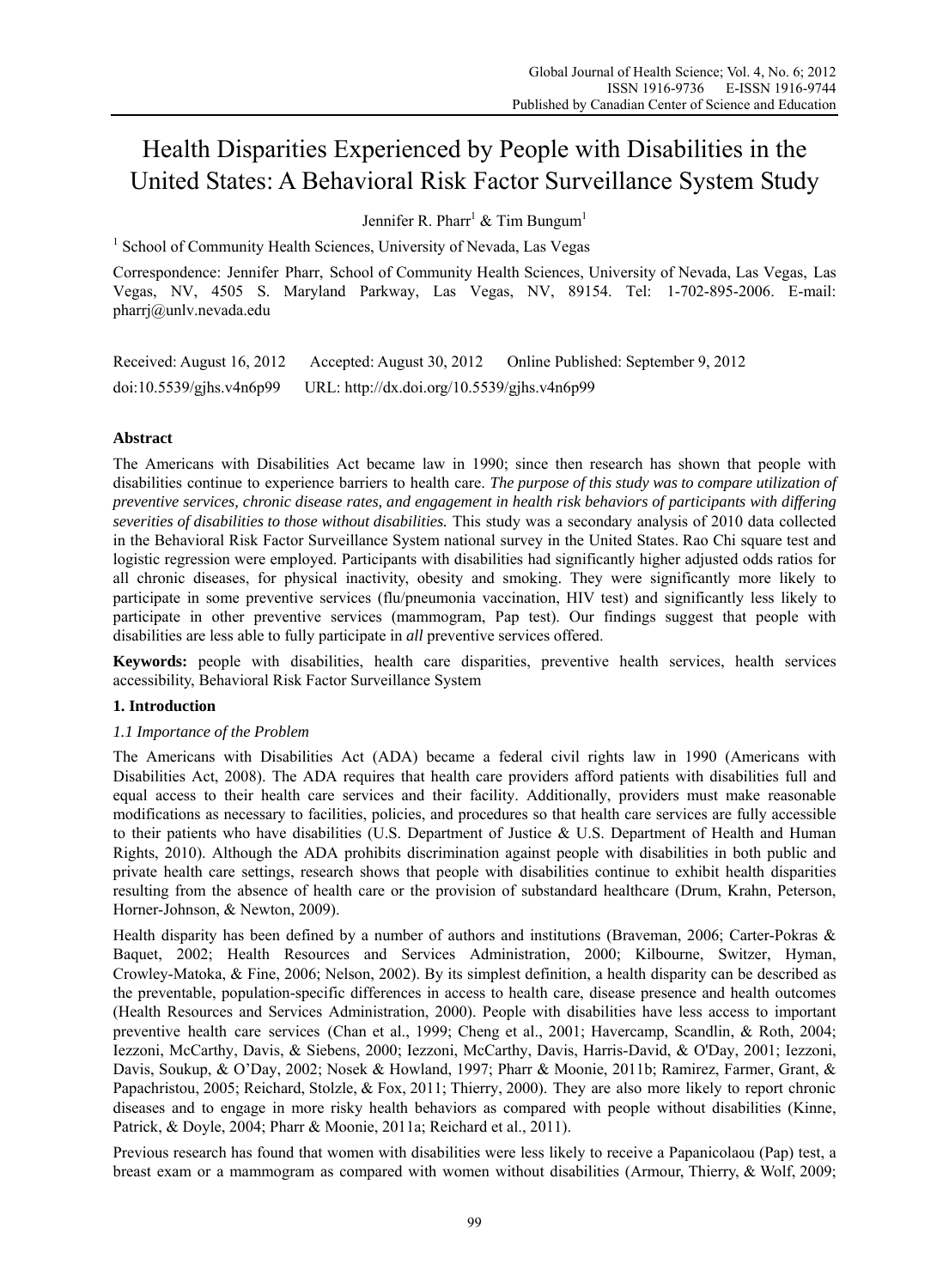Chan et al., 1999; Cheng et al., 2001; Diab & Johnston, 2004; Havercamp et al., 2004; Iezzoni et al., 2000; Iezzoni et al., 2001; Nosek & Howland, 1997; Pharr & Moonie, 2011b; Ramirez et al., 2005; Reichard et al., 2011; Thierry, 2000). Similarly, women with disabilities were often seen as asexual and were frequently not provided with birth control information (Earle & Church, 2004; Kaplan, 2006; Nosek, Rintala, Young, Foley, & Dunn, 1996). A study by Nosek et al. found that over half of the women with spinal cord injuries had a difficult time finding a physician to manage their pregnancy and that their local hospital could not accommodate them because of mobility limitations (Nosek & Howland, 1997).

In addition to women with disabilities, both men and women with disabilities were less likely to engage in other preventive services and to report good health, and were more likely to report chronic diseases when compared with those without disabilities. People whose disability was severe were less likely to have had their height or cholesterol checked, to have received a tetanus shot, or to have had their teeth cleaned (Armour, Swanson, Waldman, & Perlman, 2008; Havercamp et al., 2004; Iezzoni et al., 2000). Also, they were less likely to engage in physical activity and they were more likely to be overweight compared with those without disabilities (Iezzoni et al., 2000; McGuire, Strine, Okoro, Ahluwalia, & Ford, 2007; Pharr & Moonie, 2011a; Reichard et al., 2011). Adults with disabilities were also more likely to report chronic diseases such as cardiovascular disease (coronary artery disease and stroke), diabetes and asthma (Havercamp et al., 2004; Iezzoni et al., 2002; Pharr & Moonie, 2011a; Reichard et al., 2011).

Although previous studies found that people with disabilities were less likely to have access to some healthcare services and more likely to engage in some health risk behaviors, that relationship is not universal (McGuire et al., 2007; Neri, Bradley, & Groce, 2007; Wei, Findley, & Sambamoorthi, 2006). McGuire et al. found that older US adults with disabilities were more likely to have had a recent flu shot and to have received a lifetime pneumonia vaccination. They also found that adults with disabilities were less likely to smoke. Similarly, Neri and colleagues found that people with disabilities were more likely to have had an HIV test when compared with people without disabilities.

*The majority of previous studies have compared people with disabilities to those without disabilities. Few studies have compared the utilization of preventive services, health risk behaviors or chronic disease rates between people with disabilities of differing severities or degree to those with no disabilities* (Chan et al., 1999; Cheng et al., 2001; Diab & Johnston, 2004; Iezzoni et al., 2000; Iezzoni et al., 2001; Neri et al., 2007). Several studies have utilized data from the Behavioral Risk Factor Surveillance System (BRFSS) survey (Armour et al., 2008; Armour et al., 2009; Diab & Johnston, 2004; Havercamp et al., 2004; Kinne et al., 2004; McGuire et al., 2007; Pharr & Moonie, 2011a; Pharr & Moonie, 2011b). Typically, participants have been identified as having a disability if they answered yes to any of the BRFSS disability questions or if they answered yes to both disability questions (Armour et al., 2008; Armour et al., 2009; Havercamp et al., 2004; McGuire et al., 2007; Pharr & Moonie, 2011a; Pharr & Moonie, 2011b). Diab and Johnson analyzed receipt of preventive health services based on responses between the three BRFSS disability questions in 1998 and 2000; however, in 2001 the BRFSS disability questions were changed, making comparisons with previous data meaningless (Diab & Johnson, 2004).

#### *1.2 Aim of the Study*

The purpose of this study was to use 2010 national BRFSS data to compare utilization of preventive services, engagement in health risk behaviors and chronic disease rates of participants with three levels of severity of disabilities to participants without disabilities.

#### **2. Methods and materials**

#### *2.1 Behavioral Risk Factor Surveillance System*

This study was a secondary data analysis of the 2010 national BRFSS survey. The BRFSS is an annual, random-digit dialing telephone survey that is conducted with non-institutionalized adults (18 years or older) in the United States. The survey is a collaborative effort of the Centers for Disease Control and Prevention and each state (United States, Guam, Puerto Rico and the Virgin Islands). Disproportionate stratified sampling was employed in the survey to provide an adequate sample size for smaller demographic areas (Centers for Disease Control and Prevention, 2010). Data were weighted for population attributes and non-response (Centers for Disease Control and Prevention, 2010). The median response rate for all states in 2010 was 56.4%.

The core component of the BRFSS questionnaire includes questions that are asked of all respondents. These core components include questions about preventive health, chronic diseases and health risk behaviors. Two disability questions were added to the core component of the BRFSS questionnaire in 2001. These questions include: 1) "are you limited in any way in any activities because of physical, mental or emotional problems?" and 2) "do you now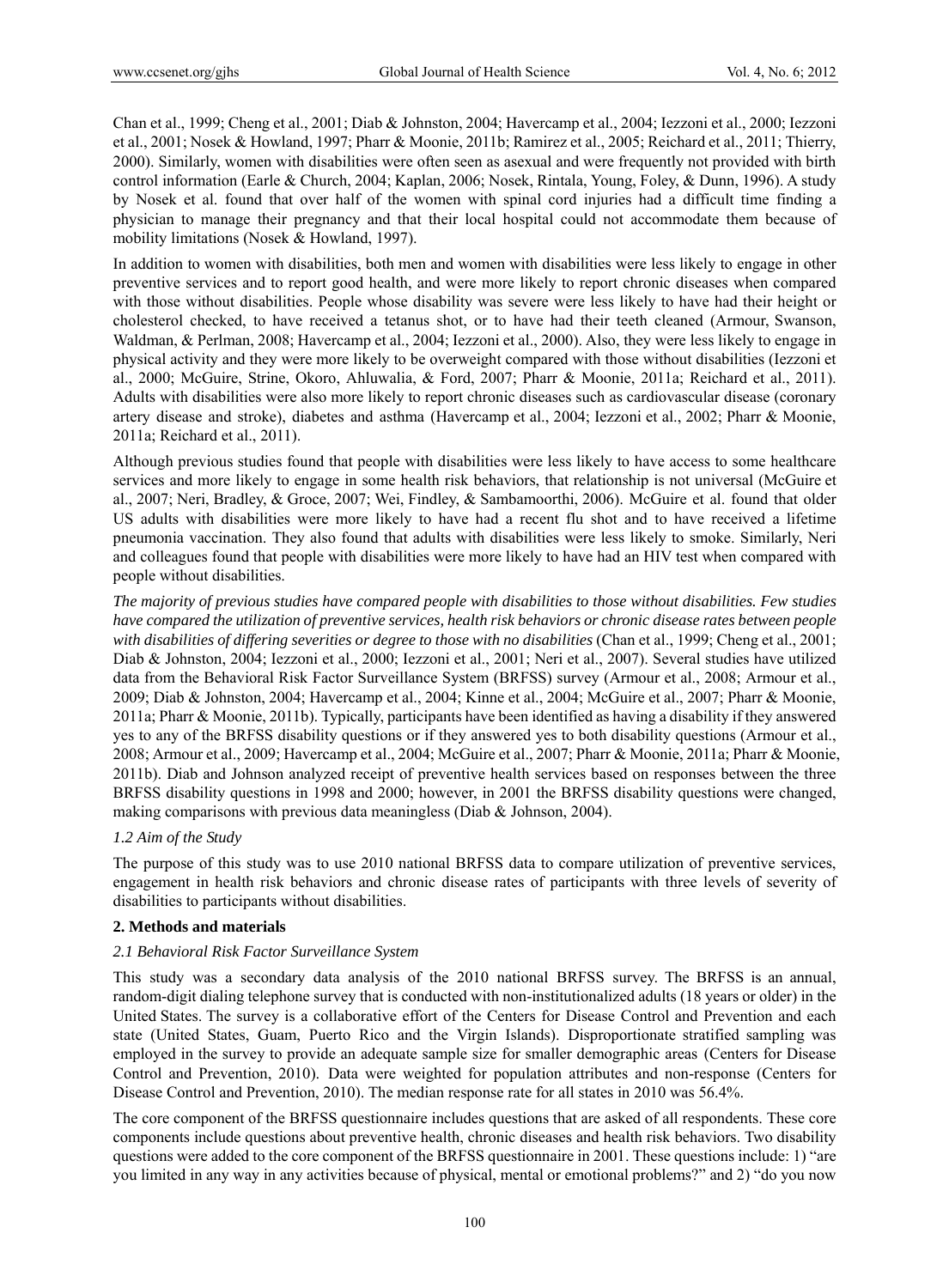have any health problem that requires you to use special equipment such as a cane, a wheelchair, a special bed or a special telephone?" (Centers for Disease Control and Prevention, 2008).

In 2010, 447,997 people completed the disability questions on the national BRFSS survey. Data were analyzed comparing those who answered no to both disability questions to those who answered 1) yes to disability question one only, 2) yes to disability question two only and 3) yes to both disability questions. In 2010, 315,067 participants answered no to both disability questions, 80,833 answered yes to question one only, 12,332 answered yes to question two only and 39,765 answered yes to both disability questions.

#### *2.2 Statistical analyses*

SAS 9.2 was used for statistical analyses. Weighted descriptive statistics were performed to describe the characteristics of the sample by gender, age, race, education, income, access to health care, check-up in the past year and delaying health care due to cost. To determine statistically significant differences in descriptive statistics between groups, Rao Chi square tests were performed using PROC SURVEYFREQ. Logistic regression was used to calculate crude and adjusted odds ratios for dichotomous dependent variables for: 1) preventive health services, 2) health risk behaviors and 3) chronic disease rates. PROC SURVEYLOGISTIC was used for these analyses. Variables and covariates were selected by perusing previously published literature (American Cancer Society, 2010; Armour et al., 2009; Diab & Johnston, 2004; Iezzoni et al., 2000; Iezzoni et al., 2001; National Cancer Institute, 2010; Pharr & Moonie, 2011a; Pharr & Moonie, 2011b; Reichard et al., 2011; U.S. Preventive Services Task Force, 2010). Covariates included age, income, education, race, gender and access to health care. *When analyzing preventive services utilization, most studies have used a lower age limit for services like mammography (women*  $\geq$  *40 years or*  $\geq$  *50 years) with no upper age limit (Armour et al., 2009; Cheng et al.,* 2001; Diab & Johnston, 2004; Havercamp et al., 2004; Iezzoni et al., 2000; Iezzoni et al., 2001; Pharr & Moonie, 2011b; Reichard et al., 2011)*. The U.S. Preventive Services Task Force (USPSTF) recommends upper age limits for some preventive services (Pap test, mammogram, PSA, digital rectal exam and* sigmoid / colonoscopy). For this study, we used the lower and upper age recommendation for preventive services based on the USPSTF. Dependent dichotomous (yes/no) variables included dental cleaning in the past two years, flu vaccine in the past year (any age) and lifetime pneumonia vaccine (men and women 65+), mammogram in the past two years (women 50-74), pap test in the past three years (women 21-65), PSA in the past two years (men 50-75), digital rectal exam in the past two years (men 50-75), sigmoid / colonoscopy ever (men and women 50-75), HIV test (men and women 18-64), physical activity, smoking, binge drinking, obese / overweight, stroke, coronary artery disease, asthma, and diabetes (U.S. Preventive Services Task Force, 2011). The age criteria of preventive services are those of the USPSTF. If age recommendations were not available from the USPSTF, we referred to the CDC, or the National Cancer Institute.

#### **3. Results**

#### *3.1 Characteristics of the Sample*

A description of the sample is provided in Table 1. There were significant differences between the four groups for every variable ( $p < 0.01$ ). Participants with a disability that required the use of special equipment (with and without activity limitations) were slightly more likely to have access to health insurance (90.9% and 92.7%, respectively) and to have had a check-up in the past year (79.4% and 80.6%, respectively), than those without a disability or those with activity limitations only. Those with activity limitations (with and without the use of special equipment) were more likely to delay health care due to cost (22.2% and 24.2%, respectively). Participants with any level of disability were more likely to be in the older age bracket and to be in the lower income bracket compared with participants without disabilities. They were also less likely to be college graduates.

#### *3.2 Preventive Health Services*

Crude odds ratios and adjusted odds ratios were calculated for preventive health services, health risk behaviors, and chronic diseases using logistic regression. Variables that were significantly different between groups prior to adjusting for covariates (age, gender, race, income, education and access to health care) remained significant after adjustments, thus only adjusted odds ratios (AOR) are reported in Table 2. When analyses were performed for the comparison of preventive health services by disability status, results were mixed (Table 2). Participants with disabilities age 65 and older were significantly more likely to have had a pneumonia vaccine compared with participants without disabilities age 65 and older (AOR 1.5, 1.8 and 2.3, respectively) and adults with disabilities were significantly more likely to have had a flu vaccine in the past year compared with adults without disabilities (AOR 1.2, 1.8 and 1.7, respectively). Participants with activity limitations (with and without special equipment use) were more likely to have had an HIV test (AOR 1.3 and 1.5, respectively). All participants with disabilities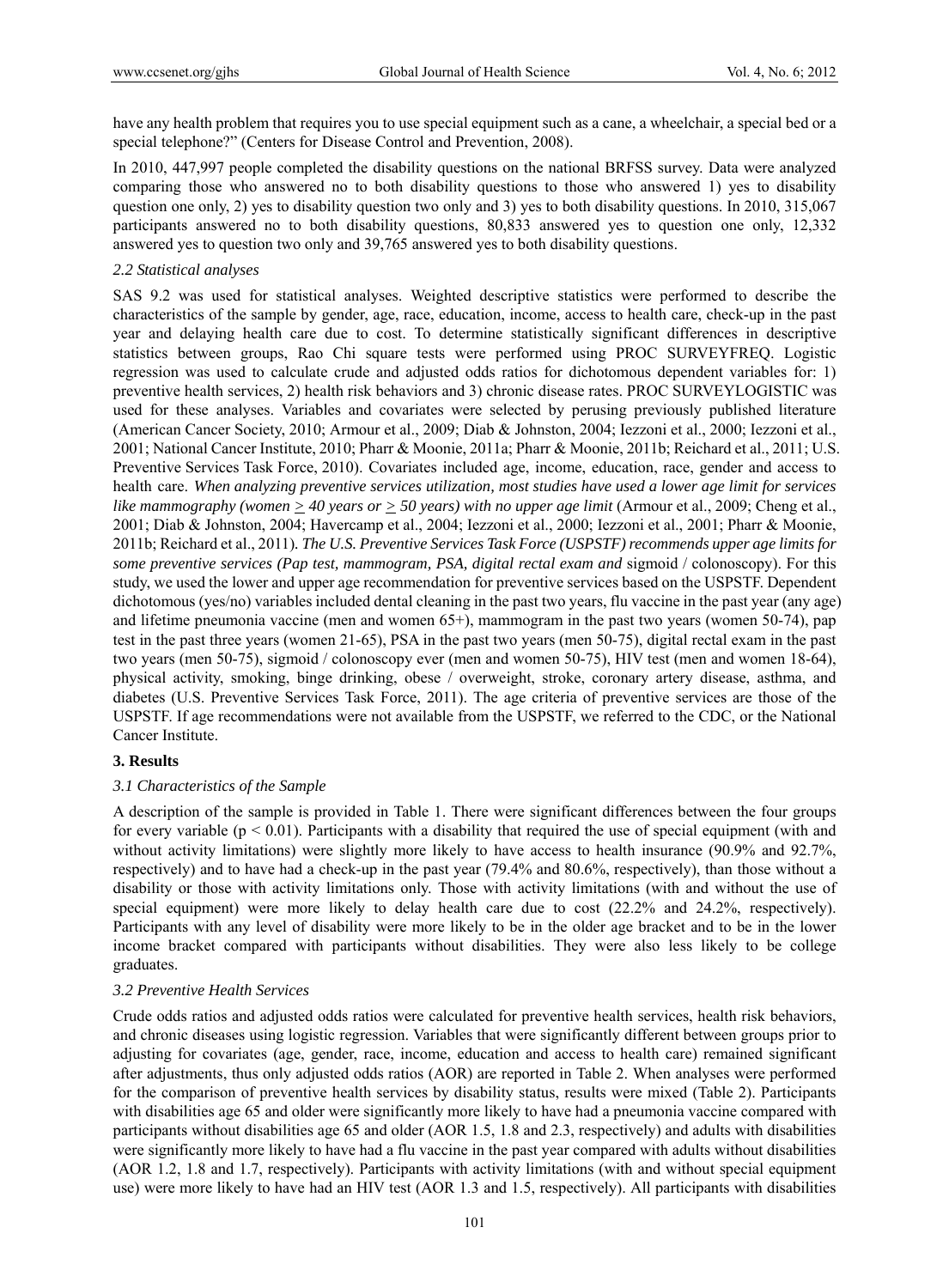were less likely to have had their teeth cleaned in the past two years (AOR .77, .78 and .58, respectively). Women with activity limitations who also use special equipment were less likely to have had a mammogram in the past two years (AOR .69). Women with activity limitations (with and without special equipment use) were less likely to have had a Pap test in the past three years (AOR .59 and .79, respectively). There was not a significant difference in PSA in the past two years, digital rectal exam in the past two years or sigmoid/colonoscopy ever between the groups with disabilities and those without disabilities

|                                                                                           | <b>Without Disabilities</b><br>(unweighted<br>$n=315,067$ | <b>Activity Limitations</b><br>(unweighted<br>$n=80,833$ | Use Special<br>Equipment<br>(unweighted n<br>$=12,332$ | <b>Activity Limitations</b><br>& Special Equip<br>(unweighted<br>$n=39,765$ |  |
|-------------------------------------------------------------------------------------------|-----------------------------------------------------------|----------------------------------------------------------|--------------------------------------------------------|-----------------------------------------------------------------------------|--|
|                                                                                           | (weighted $\% = 77.3$ )                                   | (weighted $\% = 14.8$ )                                  | (weighted $%=1.9$ )                                    | (weighted $\%=6.0$ )                                                        |  |
| Variable                                                                                  | Weighted %                                                | Weighted %                                               | Weighted %                                             | Weighted %                                                                  |  |
| Health Insurance*                                                                         | 84.3                                                      | 84.2                                                     | 92.7                                                   | 90.9                                                                        |  |
| Check-up past year*                                                                       | 65.9                                                      | 68.8                                                     | 80.6                                                   | 79.4                                                                        |  |
| Delayed health care<br>due to cost*                                                       | 12.3                                                      | 24.2                                                     | 11.6                                                   | 22.2                                                                        |  |
| Gender*                                                                                   |                                                           |                                                          |                                                        |                                                                             |  |
| Female                                                                                    | 50.5                                                      | 53.6                                                     | 49.4                                                   | 56.1                                                                        |  |
| Age*                                                                                      |                                                           |                                                          |                                                        |                                                                             |  |
| 18-24                                                                                     | 11.6                                                      | 6.5                                                      | 3.6                                                    | 1.3                                                                         |  |
| 25-49                                                                                     | 50.9                                                      | 37.7                                                     | 22.0                                                   | 23.3                                                                        |  |
| $>50$                                                                                     | 37.5                                                      | 55.8                                                     | 74.4                                                   | 75.4                                                                        |  |
| Race*                                                                                     |                                                           |                                                          |                                                        |                                                                             |  |
| White                                                                                     | 67.6                                                      | 75.5                                                     | 67.8                                                   | 71.3                                                                        |  |
| <b>Black</b>                                                                              | 9.7                                                       | 8.4                                                      | 15.3                                                   | 13.3                                                                        |  |
| Hispanic                                                                                  | 15.4                                                      | 9.9                                                      | 11.0                                                   | 8.8                                                                         |  |
| Other                                                                                     | 7.3                                                       | 6.2                                                      | 5.9                                                    | 6.6                                                                         |  |
| $Income*$                                                                                 |                                                           |                                                          |                                                        |                                                                             |  |
| $<$ \$20,000                                                                              | 14.5                                                      | 25.2                                                     | 28.2                                                   | 39.8                                                                        |  |
| $$20K$ to $$35K$                                                                          | 18.2                                                      | 22.0                                                     | 23.7                                                   | 25.8                                                                        |  |
| \$35k to <\$75K                                                                           | 30.4                                                      | 28.2                                                     | 25.2                                                   | 22.0                                                                        |  |
| $>\frac{575K}{2}$                                                                         | 36.9                                                      | 24.6                                                     | 22.9                                                   | 12.4                                                                        |  |
| Education*                                                                                |                                                           |                                                          |                                                        |                                                                             |  |
| <high grad<="" school="" td=""><td>9.3</td><td>11.5</td><td>17.6</td><td>15.5</td></high> | 9.3                                                       | 11.5                                                     | 17.6                                                   | 15.5                                                                        |  |
| High School Grad                                                                          | 27.0                                                      | 29.5                                                     | 30.9                                                   | 31.5                                                                        |  |
| Some College                                                                              | 25.4                                                      | 29.2                                                     | 23.6                                                   | 29.5                                                                        |  |
| College Grad                                                                              | 38.3                                                      | 29.8                                                     | 27.9                                                   | 23.5                                                                        |  |

Table 1. Descriptive statistics – people with disabilities and people without disabilities

\* = Statistically Significant, Rao-Scott  $\chi^2$  p  $\leq$  0.01

#### *3.3 Health Risk Behaviors and Chronic Diseases*

Participants with activity limitations (with and without special equipment) were more likely to smoke than participants without disabilities (AOR 1.5 and 1.6, respectively). All participants with disabilities were less likely to binge drink than those without disabilities. All participants with disabilities were more likely to rate their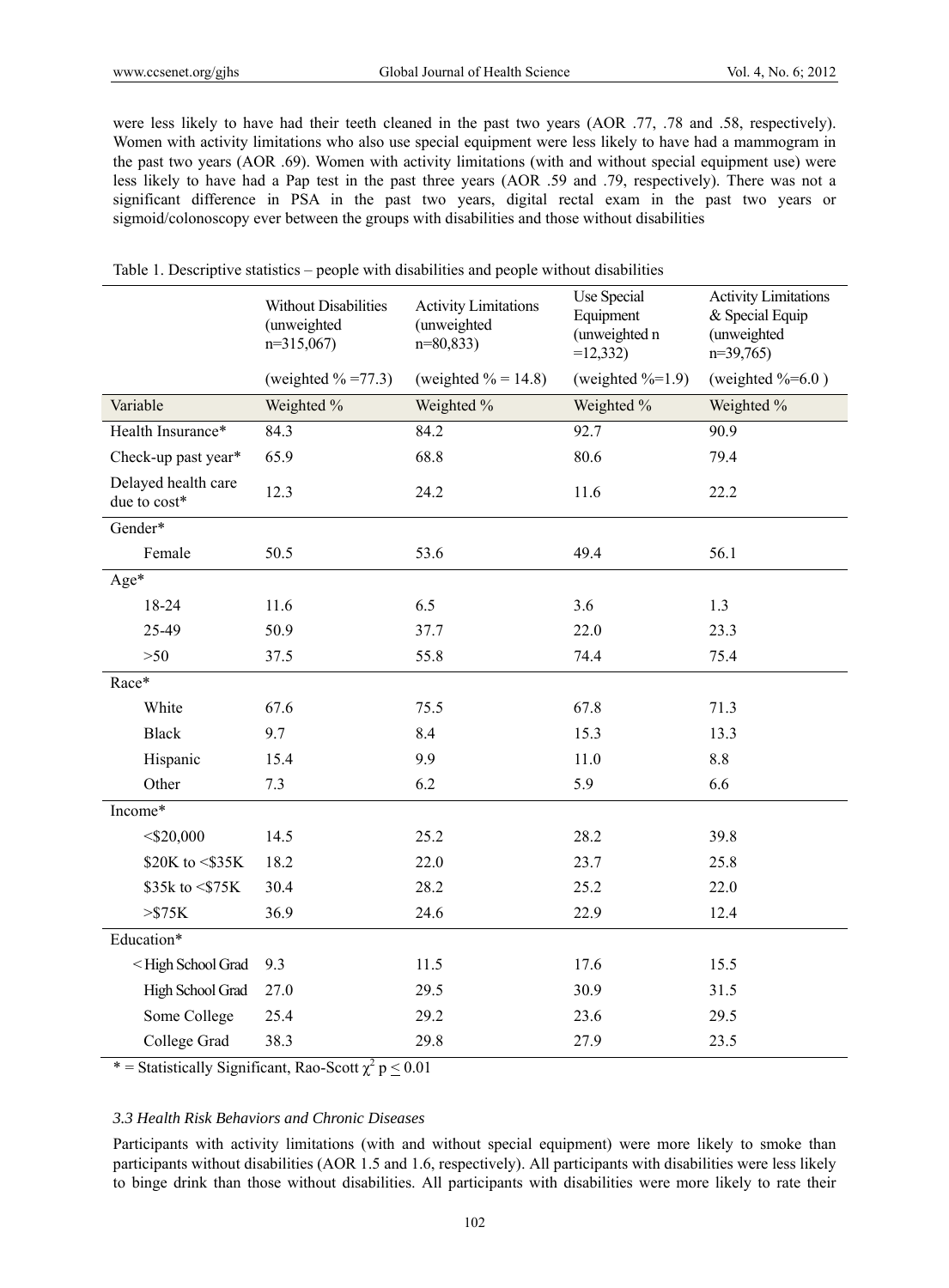health as fair or poor, to be physically inactive and to be obese compared with participants with no disability. They were also more likely to report a chronic disease (diabetes, coronary artery disease, stroke, asthma and cancer) when compared with participants without disabilities.

Table 2. Health risk behaviors, chronic disease and preventive services - people with disabilities compared to people without disabilities\*

|                                        | <b>Activity Limitations</b> |             | Use Special Equipment |             | <b>Activity Limitations</b><br>& Special Equip |             |
|----------------------------------------|-----------------------------|-------------|-----------------------|-------------|------------------------------------------------|-------------|
|                                        | Adj**                       | Adj**       | Adj**                 | Adj**       | Adj**                                          | Adj**       |
|                                        | <b>OR</b>                   | 95% CI      | <b>OR</b>             | 95% CI      | <b>OR</b>                                      | 95% CI      |
| <b>Dependent Dichotomous Variables</b> |                             |             |                       |             |                                                |             |
| Preventive Services                    |                             |             |                       |             |                                                |             |
| Dental Cleaning                        | .77                         | $.74 - .81$ | .78                   | $.72 - .85$ | .58                                            | $.56 - .62$ |
| Pneumonia Vaccine                      | 1.5                         | $1.4 - 1.6$ | 1.8                   | $1.7 - 2.0$ | 2.3                                            | $2.1 - 2.4$ |
| Flu Vaccine                            | 1.2                         | $1.1 - 1.3$ | 1.8                   | $1.6 - 1.9$ | 1.7                                            | $1.6 - 1.8$ |
| <b>HIV Test Ever</b>                   | 1.3                         | $1.2 - 1.4$ | 1.11                  | $.96 - 1.3$ | 1.5                                            | $1.4 - 1.6$ |
| Mammogram - 2 yrs                      | .95                         | $.82 - 1.1$ | .98                   | $.68 - 1.4$ | .69                                            | $.57 - .84$ |
| Pap Test - 3 yrs                       | .79                         | $.73 - .86$ | .77                   | $.56 - 1.1$ | .59                                            | $.52 - .67$ |
| PSA - 2 yrs                            | 1.5                         | $.98 - 2.2$ | .90                   | $.51 - 1.6$ | .66                                            | $.34 - 1.3$ |
| Digital Rectal Exam $-2$ yrs           | .99                         | $.92 - 1.1$ | .96                   | $.92 - 1.1$ | .91                                            | $.82 - 1.0$ |
| Sigmoid / colonoscopy                  | 1.3                         | $.95 - 1.7$ | .96                   | $.58 - 1.6$ | .96                                            | $.67 - 1.4$ |
| Health Risks & Chronic Disease         |                             |             |                       |             |                                                |             |
| Smoker                                 | 1.6                         | $1.5 - 1.7$ | .83                   | $.73 - .95$ | 1.5                                            | $1.5 - 1.6$ |
| <b>Binge Drinker</b>                   | .86                         | $.80 - .91$ | .68                   | $.56 - .82$ | .53                                            | $.47 - .61$ |
| Physically Inactive                    | 1.7                         | $1.6 - 1.8$ | 1.8                   | $1.7 - 2.0$ | 3.6                                            | $3.4 - 3.7$ |
| Fair - Poor Health                     | 5.7                         | $5.4 - 6.0$ | 3.6                   | $3.3 - 3.9$ | 14.1                                           | 13.3-14.9   |
| Obese                                  | 1.8                         | $1.7 - 1.9$ | 2.0                   | $1.8 - 2.2$ | 2.3                                            | $2.2 - 2.5$ |
| Cancer                                 | 1.5                         | $1.3 - 1.6$ | 1.5                   | $1.2 - 1.9$ | 1.9                                            | $1.7 - 2.0$ |
| Diabetic                               | 1.7                         | $1.6 - 1.8$ | 2.8                   | $2.6 - 3.1$ | 3.2                                            | $3.0 - 3.3$ |
| CAD                                    | 2.6                         | $2.4 - 2.7$ | 2.7                   | $2.4 - 3.0$ | 4.0                                            | $3.7 - 4.3$ |
| Stroke                                 | 2.4                         | $2.3 - 2.7$ | 4.4                   | $3.9 - 5.0$ | 5.6                                            | $5.2 - 6.1$ |
| Asthma                                 | 2.2                         | $2.1 - 2.3$ | 1.9                   | $1.7 - 2.2$ | 3.0                                            | $2.8 - 3.2$ |

 $* =$  People without disabilities served as the reference group

\*\* = Adjusted for age, income, education, race, gender and access to health care

Logistic regression was used to adjusted odds ratios and adjusted 95% confidence interval

# **4. Discussion**

#### *4.1 Preventive Health Services*

Our most important finding was that women with disabilities were less likely to receive important preventive cancer screenings. Women with activity limitations who also use special equipment were less likely to have had a mammogram in the past two years. Women with activity limitations who did not need special equipment and who did need special equipment were less likely to have had a Pap test in the past three years. Although we analyzed the data differently than previous studies, our findings are similar in that groups of women with disabilities are less likely to have had a Pap tests or a mammogram (Armour et al., 2009; Chan et al., 1999; Cheng et al., 2001; Diab & Johnston, 2004; Iezzoni et al., 2000; Nosek & Howland, 1997; Pharr & Moonie, 2011b; Ramirez et al., 2005; Reichard et al., 2011; Thierry, 2000; Wei et al., 2006). This is of concern because participants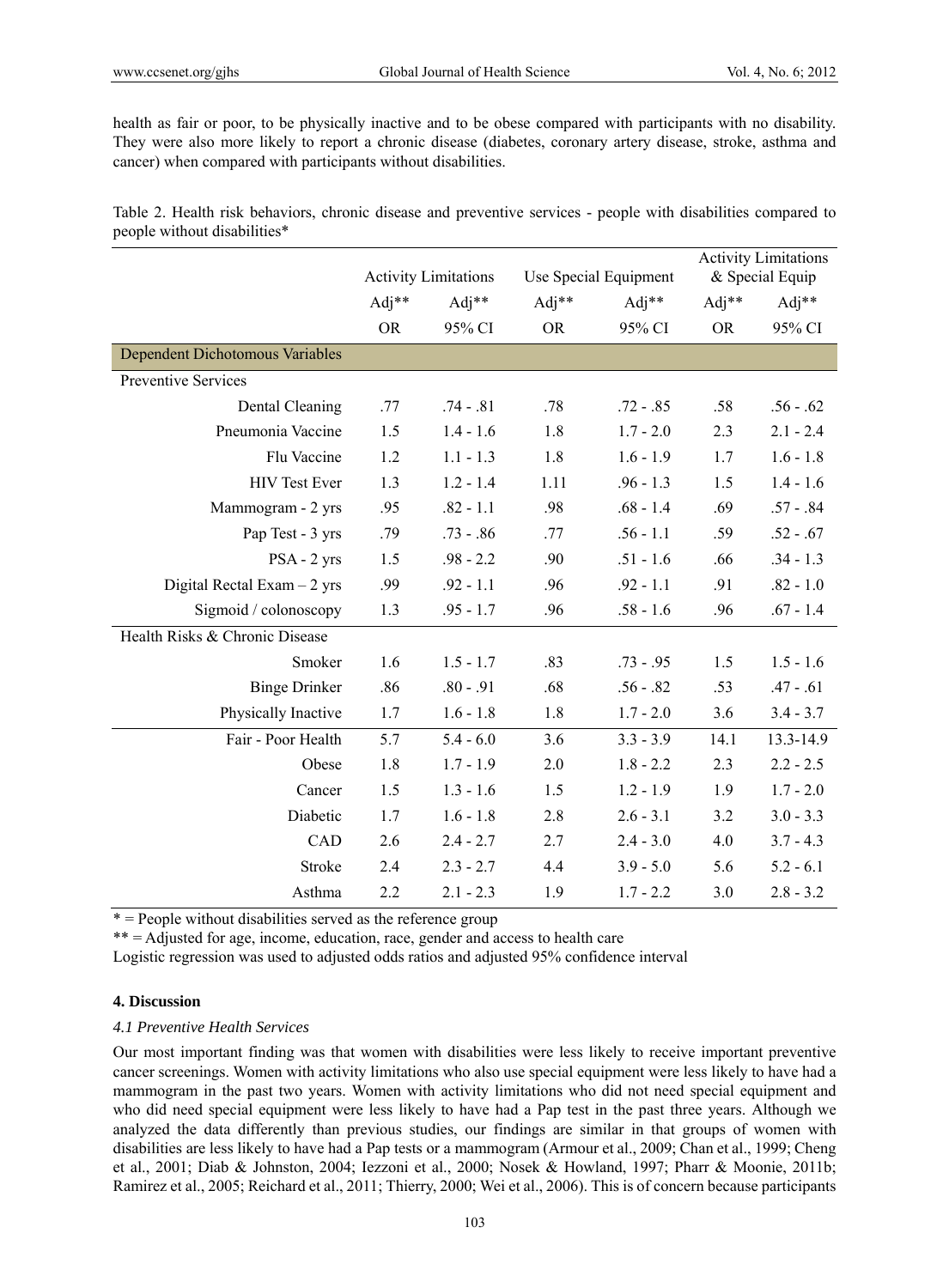with disabilities in this study were more likely to report having had cancer and women with disabilities were less likely to have had a Pap test in the past three years. The USPSTF recommends that Pap tests begin for women within three years of the onset of sexual activity or at age 21 (whichever comes first) and that Pap tests continue every three years until the age of 65.

Three reasons may explain the difference in Pap utilization between women with and without disabilities. First, it may have been that the patient and provider decided that the patient no longer required Pap tests because the patient's risk of cervical cancer was low (i.e. several normal Pap tests in a row and sexual abstinence). Second, the physician may have had a misperception about the patient's sexual activity and not perceived her to be at risk for cervical cancer (Schopp, Sanford, Hagglund, Gay, & Coatney, 2002; Welner, 1998). This notion is supported by studies that have found that physicians often view women with disabilities as asexual, and as a result fail to offer Pap tests to these patients (Earle & Church, 2004; Kaplan, 2006; M. Nosek et al., 1996; Welner, 1998). Third, women with disabilities may experience physical barriers to Pap tests, particularly, inaccessible exam tables. To be assessed by a Pap test, a patient must be able to transfer themselves or to be transferred by someone else onto an exam table. Studies have found that exam tables that do not lower present a major obstacle for women with disabilities and that a few gynecologists or primary care physicians have height adjustable exam tables (Grabois, Nosek, & Rossi, 1999; Kaplan, 2006; Schopp et al., 2002; Story, Schwier, & Kailes, 2009; Welner, 1998).

In addition to a lower engagement in Pap tests, women with activity limitations who use special equipment were less likely to have had a mammogram in the past two years, and all participants with disabilities were less likely to have had their teeth cleaned. Studies have found inaccessible mammography equipment to be a barrier to mammograms for women with disabilities (Barr, Giannotti, Van Hoof, Mongoven, & Curry, 2008; Mele, Archer, & Pusch, 2005). Additionally, financial challenges and physical accessibility issues (inaccessible dental chairs) have been identified as barriers for people with disabilities to having their teeth cleaned (Rouleau et al., 2011). Because we controlled for income, the lower participation in dental cleaning was most likely due to inaccessible dental chairs. Women in this study who had not had a mammogram also reported that they use special equipment, such as a cane or wheelchair. These findings may help to identify settings in which inaccessible equipment, such as dental chairs or mammography equipment, could produce unequal access to preventive services for those with disabilities; however, this was not specifically addressed in the current study.

Although we found that people with disabilities were less likely to engage in some preventive services based on differing levels of disability, this finding was not consistent for all preventive services. Study participants with disabilities were more likely to engage in some preventive services, such as flu and pneumonia vaccinations, and HIV tests. These findings may be due to participants with disabilities having access to government provided health insurance or being more likely to have had a medical check-up in the past year. A greater number of interactions with their physician could result in an enhanced likelihood that preventive services, such as vaccinations and routine blood work, occur. Additionally, whether a patient has a disability or not, flu / pneumonia vaccinations and HIV tests can be easily administrated. These procedures do not require a patient to transfer to an examination table, or other medical equipment, both of which have been found to be barriers (Becker, Stuifbergen, & Tinkle, 1997; Kroll, Jones, Kehn, & Neri, 2006; Mele et al., 2005; Scheer, Kroll, Neri, & Beatty, 2003; Story et al., 2009). However, each of these preventive measures requires patients to be able to access a health care facility or clinic. These findings suggest that previously cited accessibility issues such as inadequate disability parking (number of spaces or size of spaces), lack of ramps or ramps with steep grades, narrow doorways, heavy doors without automatic opening capabilities, and lack of elevators may be less of an issue for patients with disabilities than are barriers within the physician's office (Drainoni et al., 2006; Kroll et al., 2006; Scheer et al., 2003; Story et al., 2009). A study by Harrington and colleagues found that only 2.7% of the people with disabilities surveyed reported having a difficult time getting into their primary care physician's office. However, of the participants who used a wheelchair or were dependent on someone else for transfer, 59% reported being examined in their wheelchair because their primary care physician's staff were unable to transfer them onto an exam table (Havercamp et al., 2004).

#### *4.2 Health Risk Behaviors and Chronic Diseases*

After adjusting for covariates, our participants with disabilities had higher odds of reporting chronic diseases (diabetes, asthma, cancer, coronary artery disease and stroke) than participants without disabilities. Participants with disabilities also had greater adjusted odds ratios for being physically inactive, obese and smoking. These finding are consistent with those of previous studies, which show that people with disabilities have significantly more chronic disease, obesity and physical inactivity (Havercamp et al., 2004; Kinne et al., 2004; McGuire et al., 2007; Pharr & Moonie, 2011a; Reichard et al., 2011). While these findings are not surprising, they do raise serious public health concerns. Although we cannot determine causation from this study, the data do show that participants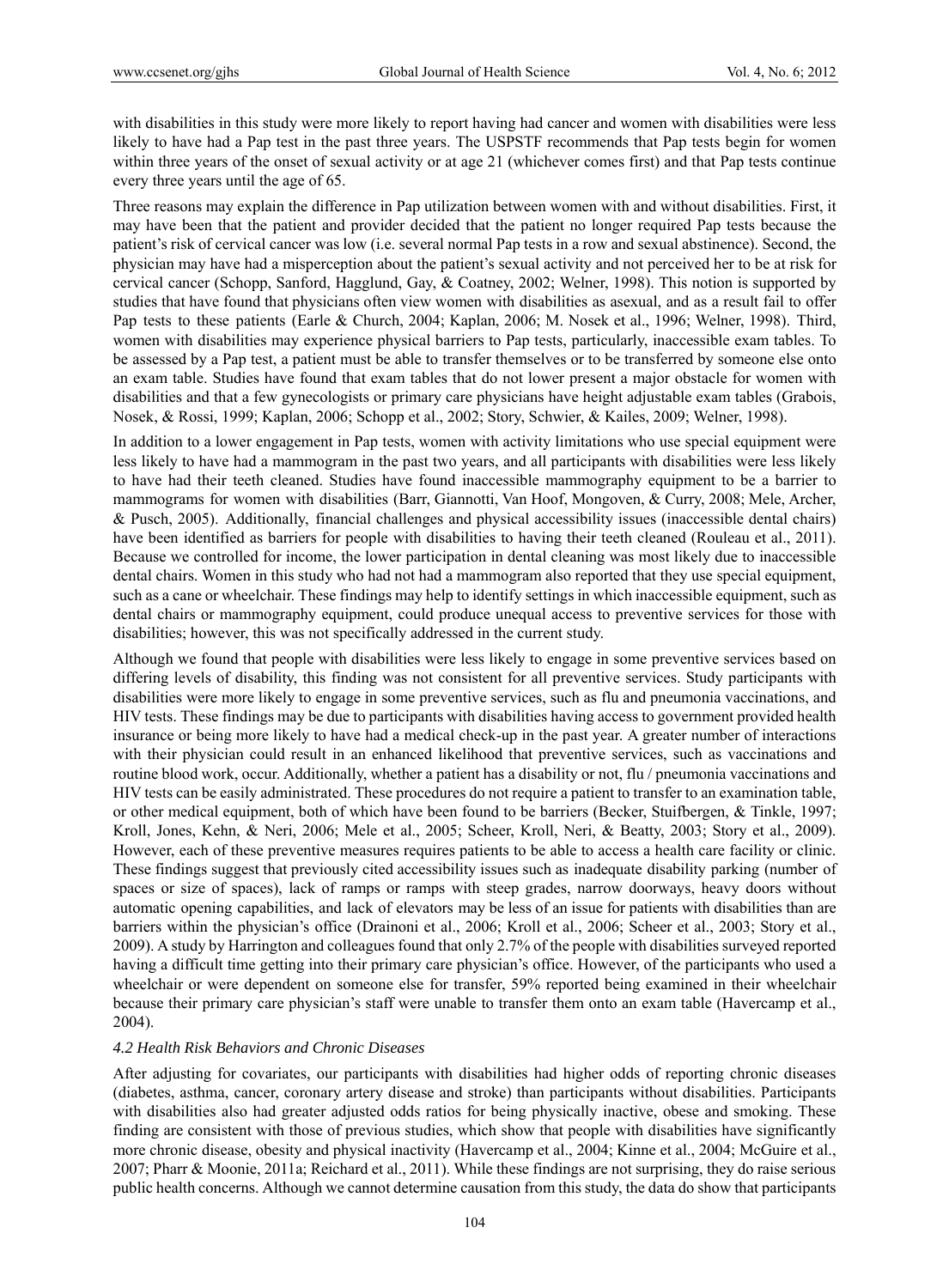with disabilities have greater risk for adverse health outcomes than those without disabilities (Reichard et al., 2011). Obesity and physical inactivity are two of the major risk factors for chronic diseases such as coronary artery disease, stroke, diabetes, and cancer, and both are modifiable (Nejat, Polotsky, & Pal, 2010; Sothern, Loftin, Suskind, Udall, & Blecker, 1999). Yet, research has found that a majority of health promotion programs have not been modified to meet the unique requirements of people with disabilities (Rimmer & Braddock, 2002; Rimmer, Riley, Wang, & Rauworth, 2005). While the ADA requires that fitness and recreational facilities meet building specification such as an adequate number of accessible parking places, an accessible route into the building and accessible restrooms, it does not specifically require that these facilities have modified equipment, policies, procedures or programs for people with disabilities (Rimmer et al., 2005). Yet, studies have shown that when exercise programs were adapted for people with disabilities there was an increase in physical activity and a decrease in obesity among participants (Kilmer, Wright, & Aitkens, 2005; Olney, et al., 2006, Rimmer, et al., 2009).

Participants with disabilities, especially those who use special equipment, were more likely to be in the older age range and to have health insurance. Advanced age increases the risk of disability. In 2005, 16.5% of people age 21 – 64 reported a disability while 51.8% of those over the age of 65 reported a disability (Brault, 2008). It is estimated that the number of Americans reporting a disability will continue to increase because of the aging of Baby Boomers (people born in the US between 1946 and 1964). In 2011, the first Baby Boomers will reach age 65, yet the median age in America is not anticipated to peak until 2035 (Day, 2005). Americans over the age of 65 and those with a qualifying disability are more likely to have health insurance coverage through Medicare. This may be one explanation for why participants with a disability that required the use of special equipment were more likely to have seen their physician in the past year.

#### *4.3 Limitations*

There were limitations with this study. Causation cannot be determined because the BRFSS is cross-sectional (Aschengrau, & Seage, 2003). From example, we cannot determine whether the disability caused chronic disease or if chronic disease caused the disability. There was a possibility of bias resulting from self reported information. The participants may also have under or over reported information if they perceived the response to be socially desirable (Adams, Soumerai, Lomas, & Ross-Degnan, 1999). Only household telephones were used in the regular BRFSS sample in 2010. People were excluded from the survey if they were without a home telephone or if they exclusively used a cell phone. There was no direct method for correcting for those who do not have a home telephone, which may have resulted in an underestimation of the true prevalence of disability in this group (Centers for Disease Control and Prevention, 2010). Further institutionalized adults were not included in the BRFSS survey which also may also led to an underestimation of disability.

Specific disability type cannot be determined from the disability questions on the BRFSS survey. For example, people with paraplegia may be at a greater risk for not receiving preventive services than people without paraplegia. However, based on the current BRFSS disability questions, this cannot be determined. Additionally, timing of disability in relation to participation in preventive services could not be established. The preventive service (i.e. sigmoid/colonoscopy ever) may have occurred prior to the person becoming disabled. Despite these limitations, this study contributes to the body of knowledge regarding people with disabilities and health disparities.

#### **5. Conclusion**

Twenty years after the ADA became law, people with disabilities continue to have unmet health care needs which result in health disparities. Because this study utilized a national data base, it contributes to the limited number of studies assessing the health disparities that people with disabilities experience. People with disabilities were more likely to report all chronic diseases as well as physical inactivity, obesity and smoking. We also found that women with disabilities were less likely to have had important preventive cancer screenings and that participants with disabilities were less likely to have had their teeth cleaned. However, flu and pneumonia vaccinations and HIV tests occurred more often in the groups with disabilities. Our findings suggest that people with disabilities are capable of accessing physicians' offices but are not able to fully participate in *all* of the preventive services offered. Although the ADA does not specifically require exam tables that lower or other specific accessible medical equipment, the ADA's 2010 *Access to Medical Care for Individuals with Mobility Disabilities* recommends that physicians' offices have accessible equipment (U.S. Department of Justice & U.S. Department of Health and Human Rights, 2010). Clearly research is needed to more fully understand the relationship between ADA requirements, and the causes of inaccessibility for health care services among people with disabilities.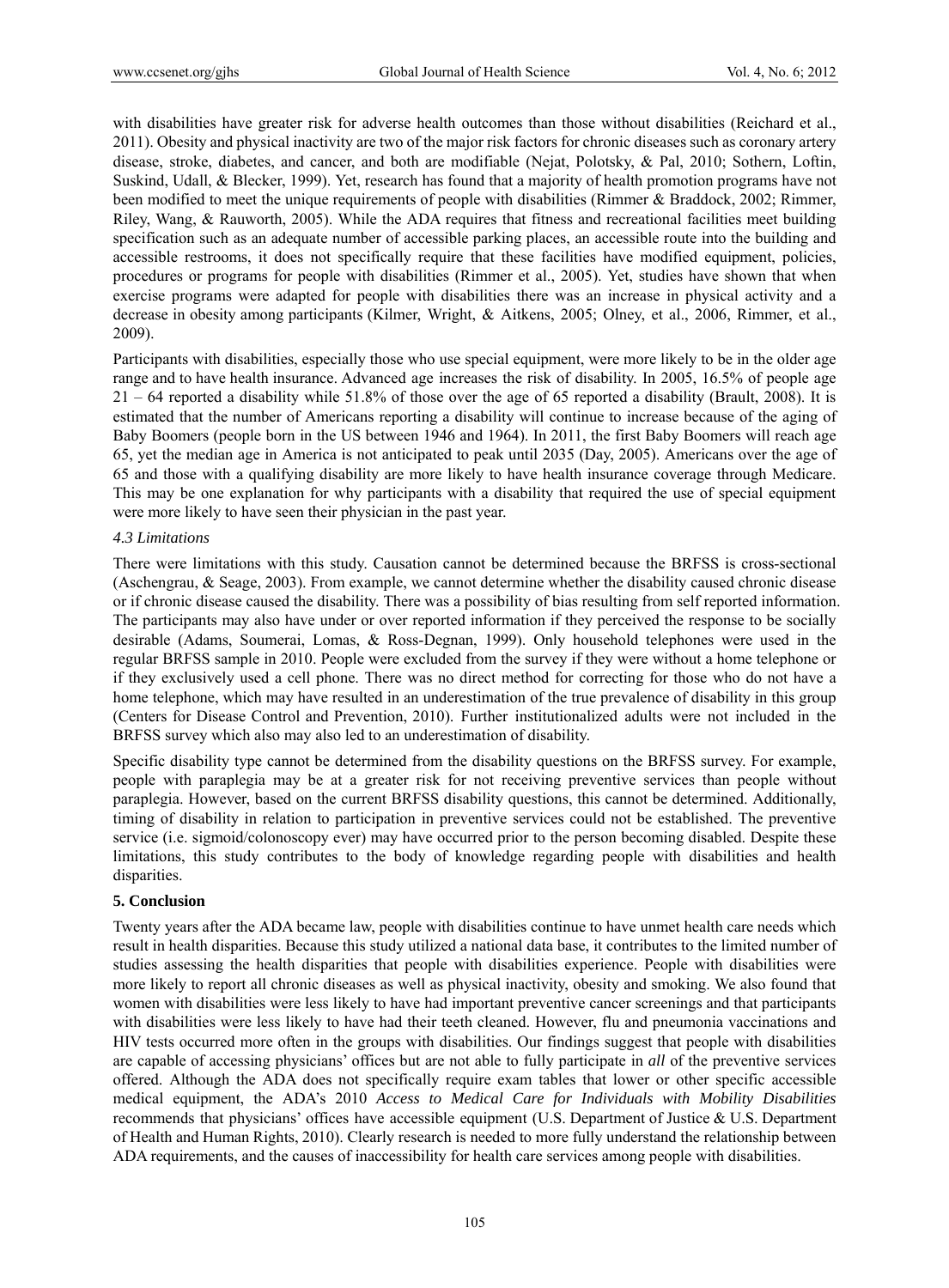#### **References**

- Adams, A. S., Soumerai, S. B., Lomas, J., & Ross-Degnan, D. (1999). Evidence of self-report bias in assessing adherence to guidelines. *International Journal for Quality in Health Care, 11*(3), 187. http://dx.doi.org/10.1093/intqhc/11.3.187
- American Cancer Society. (2010). Recommendations for early detection of cancer. Retrieved, 2010, from http://www.cancer.org/docroot/ped/content/ped\_2\_3x\_chronological\_history\_of\_acs\_recommendations\_on\_ early detection of cancer.asp
- Americans with Disabilities Act. (2008). Americans with disabilities amended act of 2008. Retrieved 2010 from http://www.access-board.gov/about/laws/ada-amendments.htm
- Armour, B. S., Swanson, M., Waldman, H. B., & Perlman, S. P. (2008). A profile of state-level differences in the oral health of people with and without disabilities, in the US, in 2004. Public Health Reports, 123(1), 67.
- Armour, B. S., Thierry, J. A. M., & Wolf, L. A. (2009). State-level differences in breast and cervical cancer screening by disability status: United states, 2008. *Women's Health Issues, 19*(6), 406-414. http://dx.doi.org/10.1016/j.whi.2009.08.006
- Aschengrau, A., & Seage, G. R. (2003). Essentials of epidemiology in public health. Sudbury MA: Jones & Bartlett Learning.
- Barr, J. K., Giannotti, T. E., Van Hoof, T. J., Mongoven, J., & Curry, M. (2008). Understanding barriers to participation in mammography by women with disabilities. *American Journal of Health Promotion, 22*(6), 381-385. http://dx.doi.org/10.4278/ajhp.22.6.381
- Becker, H., Stuifbergen, A., & Tinkle, M. (1997). Reproductive health care experiences of women with physical disabilities: A qualitative study. *Archives of Physical Medicine and Rehabilitation, 78*(12), S26-S33. http://dx.doi.org/10.1016/S0003-9993(97)90218-5
- Brault W. (2008). Disability status and the characteristics of people in group quarters: A brief analysis of disability prevalence among the civilian noninstitutionalized and total population in the american community survey. Available at:http://www.census.gov/hhes/www/disability/GQdisability.pdf
- Braveman, P. (2006). Health disparities and health equity: Concepts and measurement. Annu.Rev.Public Health, 27, 167-194. http://dx.doi.org/10.1146/annurev.publhealth.27.021405.102103
- Carter-Pokras, O., & Baquet, C. (2002). What is a "health disparity"? *Public Health Reports, 117*(5), 426. http://dx.doi.org/10.1093/phr/117.5.426
- Centers for Disease Control and Prevention. (2010). Behavioral risk factor surveillance survey overview 2010. Retrieved, 2011, from http://www.cdc.gov/brfss/technical\_infodata/surveydata/2010.htm
- Centers for Disease Control and Prevention. (2008). Behavioral risk factor surveillance survey. prevalence and trends data. all state adults with health problems that requires the use of special equipment. Retrieved, 2010, from http://apps.nccd.cdc.gov/BRFSS/page.asp?yr=2008&state=US&cat=DL#DL
- Chan, L., Doctor, J. N., MacLehose, R. F., Lawson, H., Rosenblatt, R. A., Baldwin, L. M., & Jha, A. (1999). Do medicare patients with disabilities receive preventive services? A population-based study. *Archives of Physical Medicine and Rehabilitation, 80*(6), 642-646. http://dx.doi.org/10.1016/S0003-9993(99)90166-1
- Cheng, E., Myers, L., Wolf, S., Shatin, D., Cui, X. P., Ellison, G., Vickrey, B. (2001). Mobility impairments and use of preventive services in women with multiple sclerosis: Observational study. BMJ: British Medical Journal, 323(7319), 968. http://dx.doi.org/10.1136/bmj.323.7319.968
- Day, J. (2005). Population profile of the united states. US census bureau. Available at http://www.census.gov/population/www/pop-profile/natproj.html
- Diab, M. E., & Johnston, M. V. (2004). Relationships between level of disability and receipt of preventive health services. *Archives of Physical Medicine and Rehabilitation, 85*(5), 749-757. http://dx.doi.org/10.1016/j.apmr.2003.06.028
- Drainoni, M. L., Lee-Hood, E., Tobias, C., Bachman, S. S., Andrew, J., & Maisels, L. (2006). Cross-disability experiences of barriers to health-care access. *Journal of Disability Policy Studies, 17*(2), 101. http://dx.doi.org/10.1177/10442073060170020101
- Drum, C., Krahn, G., Peterson, J., Horner-Johnson, W., & Newton, K. (2009). Health of people with disabilities: Determinants and disparities. In Drum, C., Krahn, G., & Bersani, H. (Ed.), Disabilities and public health. Washington, D.C: American Public Health Association. http://dx.doi.org/10.2105/9780875531915ch08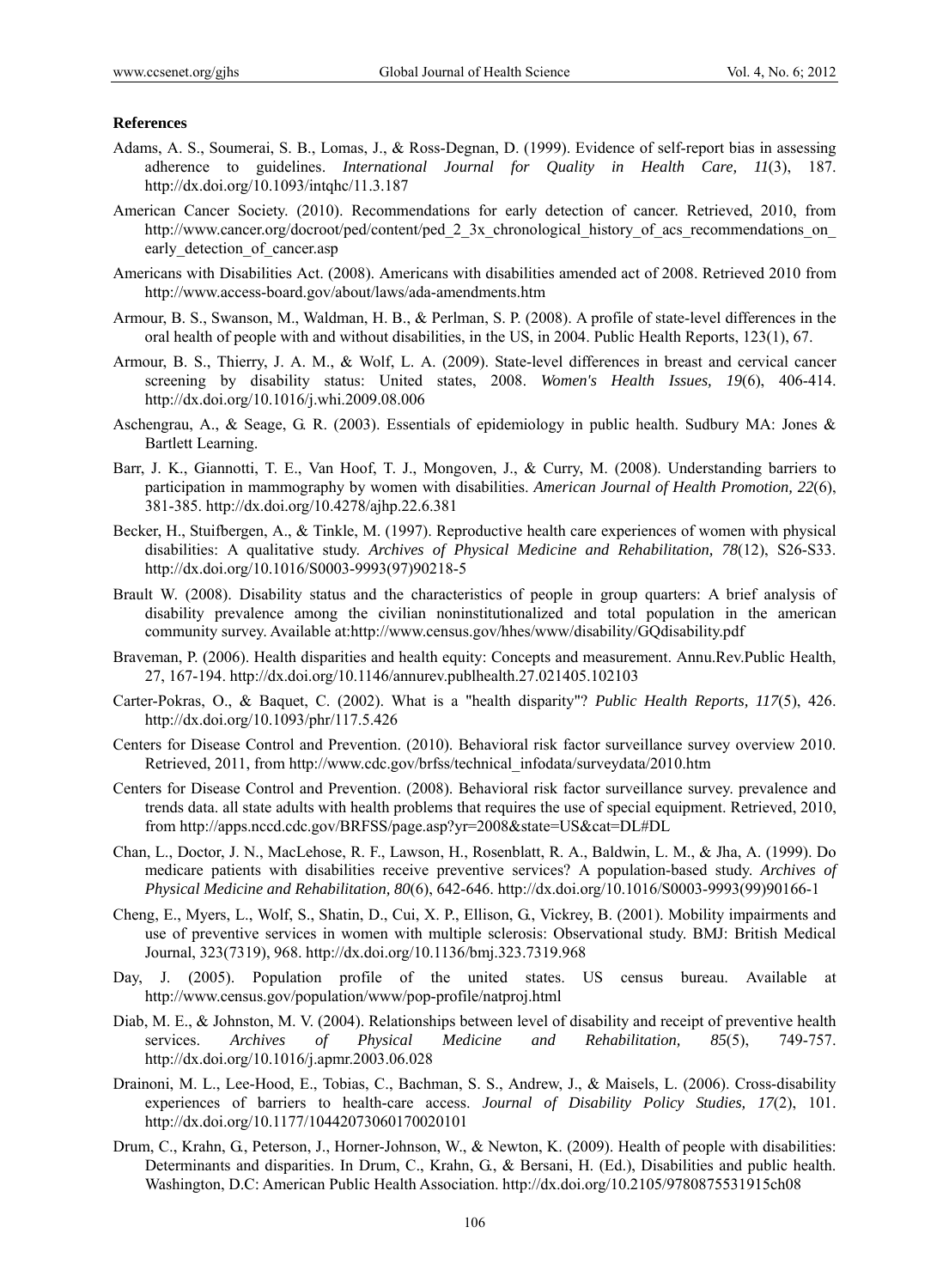Earle, S., & Church, S. (2004). Disability and reproduction. Practising Midwife, 7(8), 32-34.

- Grabois, E. W., Nosek, M. A., & Rossi, C. D. (1999). Accessibility of primary care physicians' offices for people with disabilities: An analysis of compliance with the americans with disabilities act. *Archives of Family Medicine, 8*(1), 44. http://dx.doi.org/10.1001/archfami.8.1.44
- Havercamp, S. M., Scandlin, D., & Roth, M. (2004). Health disparities among adults with developmental disabilities, adults with other disabilities, and adults not reporting disability in north carolina. *Public Health Reports, 119*(4), 418. http://dx.doi.org/10.1016/j.phr.2004.05.006
- Health Resources and Services Administration. (2000). Eliminating health disparities in the united states. prepared by HRSA workgroup for the elimination of health disparities. Retrieved, 2009, from http://www.hrsa.gov/omh/omh/disparities.
- Iezzoni, L. I., Davis, R. B., Soukup, J., & O'Day, B. (2002). Satisfaction with quality and access to health care among people with disabling conditions. *International Journal for Quality in Health Care, 14*(5), 369. http://dx.doi.org/10.1093/intqhc/14.5.369
- Iezzoni, L. I., McCarthy, E. P., Davis, R. B., Harris-David, L., & O'Day, B. (2001). Use of screening and preventive services among women with disabilities. *American Journal of Medical Quality, 16*(4), 135. http://dx.doi.org/10.1177/106286060101600405
- Iezzoni, L. I., McCarthy, E., Davis, R., & Siebens, H. (2000). Mobility impairments and use of screening and preventive services. *American Journal of Public Health, 90*(6), 955. http://dx.doi.org/10.2105/AJPH.90.6.955
- Kaplan, C. (2006). Special issues in contraception: Caring for women with disabilities. *The Journal of Midwifery & Women's Health, 51*(6), 450-456. http://dx.doi.org/10.1016/j.jmwh.2006.07.009
- Kilbourne, A. M., Switzer, G., Hyman, K., Crowley-Matoka, M., & Fine, M. J. (2006). Advancing health disparities research within the health care system: A conceptual framework. *American Journal of Public Health, AJPH, 2005.077628 v1*.
- Kilmer, D., Wright, N., & Aitkens, S. (2005). Impact of a home-based activity and dietary intervention in people with slowly progressive neuromuscular diseases. *Arch Phys Med Rehabil, 86*(11), 2150-2156. http://dx.doi.org/10.1016/j.apmr.2005.07.288
- Kinne, S., Patrick, D. L., & Doyle, D. L. (2004). Prevalence of secondary conditions among people with disabilities. *American Journal of Public Health, 94*(3), 443. http://dx.doi.org/10.2105/AJPH.94.3.443
- Kroll, T., Jones, G. C., Kehn, M., & Neri, M. T. (2006). Barriers and strategies affecting the utilisation of primary preventive services for people with physical disabilities: A qualitative inquiry. *Health & Social Care in the Community, 14*(4), 284-293. http://dx.doi.org/10.1111/j.1365-2524.2006.00613.x
- McGuire, L. C., Strine, T. W., Okoro, C. A., Ahluwalia, I. B., & Ford, E. S. (2007). Healthy lifestyle behaviors among older US adults with and without disabilities, behavioral risk factor surveillance system, 2003. *Prev Chronic Dis, 4*(1), A09.
- Mele, N., Archer, J., & Pusch, B. D. (2005). Access to breast cancer screening services for women with disabilities. *Journal of Obstetric, Gynecologic, & Neonatal Nursing, 34*(4), 453-464. http://dx.doi.org/10.1177/0884217505276158
- National Cancer Institute. (2010). Prostate-specific antigen (PSA) test. Retrieved, 2010, from http://www.cancer.gov/cancertopics/factsheet/Detection/PSA
- Nejat, E. J., Polotsky, A. J., & Pal, L. (2010). Predictors of chronic disease at midlife and beyond-the health risks of obesity. *Maturitas, 65*(2), 106-111. http://dx.doi.org/10.1016/j.maturitas.2009.09.006
- Nelson, A. (2002). Unequal treatment: Confronting racial and ethnic disparities in health care. *Journal of the National Medical Association, 94*(8), 666.
- Neri, S. V., Bradley, E. H., & Groce, N. E. (2007). Frequency of HIV testing among persons with disabilities: Results from the national health interview survey, 2002. *AIDS Education & Prevention, 19*(6), 545-554. http://dx.doi.org/10.1521/aeap.2007.19.6.545
- Nosek, M., Rintala, D., Young, M., Foley, C., & Dunn, F. (1996). Findings on reproductive health and access to health care national survey of women with physical disabilities. Retrieved, 2009, from http://www.bcm.edu/crowd/finding4.html.
- Nosek, M. A., & Howland, C. A. (1997). Breast and cervical cancer screening among women with physical